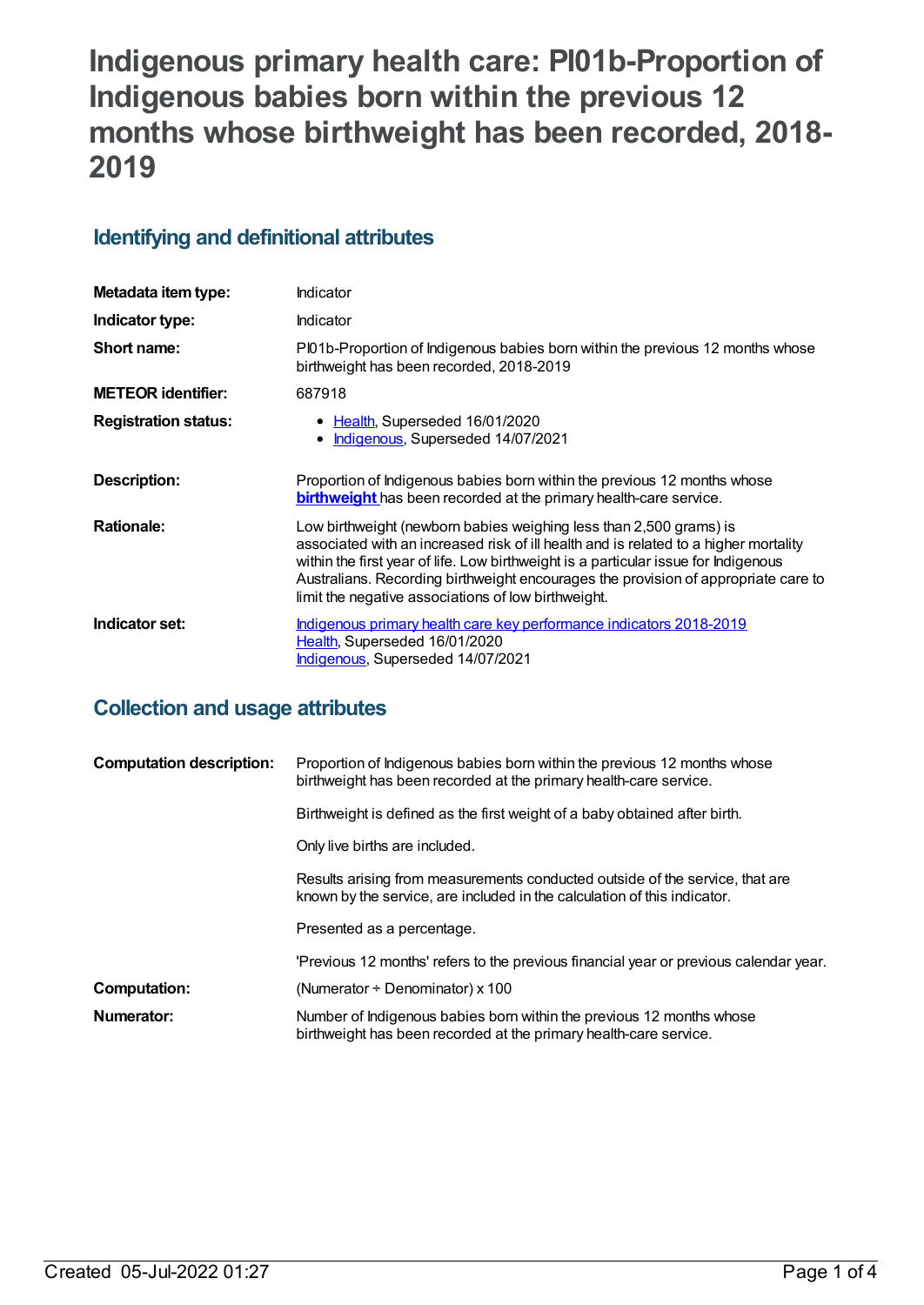[Birth—birth](https://meteor.aihw.gov.au/content/269949) status, code N

**Data Source**

[Indigenous](https://meteor.aihw.gov.au/content/430643) primary health care data collection

**NMDS / DSS**

[Indigenous](https://meteor.aihw.gov.au/content/694101) primary health care NBEDS 2018-19

**Guide for use**

Only live births are included.

#### **Data Element / Data Set**

[Person—birth](https://meteor.aihw.gov.au/content/441701) weight recorded indicator, yes/no code N

**Data Source**

[Indigenous](https://meteor.aihw.gov.au/content/430643) primary health care data collection

**NMDS / DSS**

[Indigenous](https://meteor.aihw.gov.au/content/694101) primary health care NBEDS 2018–19

#### **Data Element / Data Set**

[Person—Indigenous](https://meteor.aihw.gov.au/content/602543) status, code N

**Data Source**

[Indigenous](https://meteor.aihw.gov.au/content/430643) primary health care data collection

**NMDS / DSS**

[Indigenous](https://meteor.aihw.gov.au/content/694101) primary health care NBEDS 2018-19

**Guide for use**

The baby is considered Indigenous if one or both parents identify as Indigenous.

**Denominator:** Total number of Indigenous babies born within the previous 12 months who had a medical record at the primary health-care service.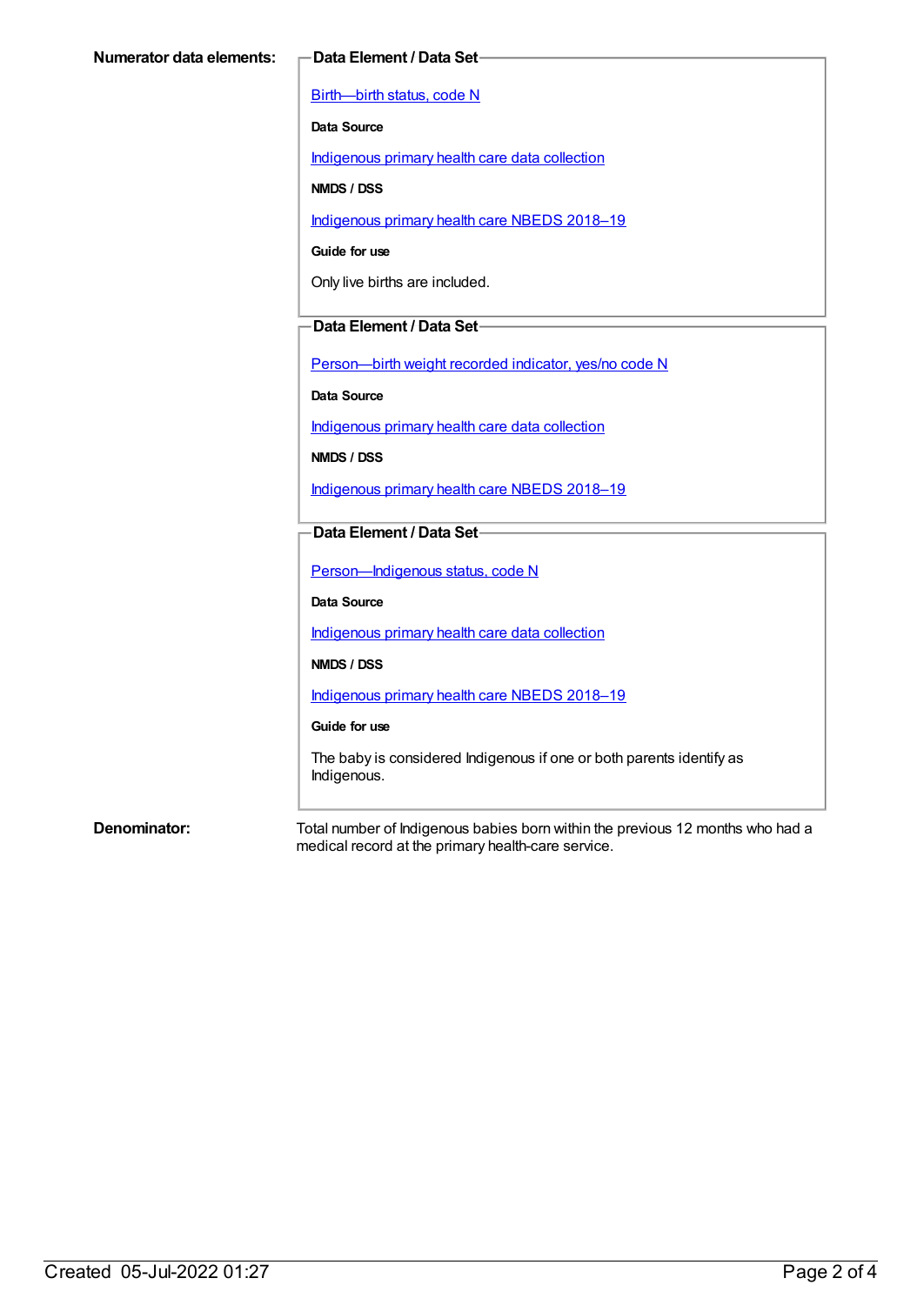| Denominator data<br>elements: | Data Element / Data Set-                                                            |
|-------------------------------|-------------------------------------------------------------------------------------|
|                               | Birth-birth status, code N                                                          |
|                               | <b>Data Source</b>                                                                  |
|                               | Indigenous primary health care data collection                                      |
|                               | NMDS / DSS                                                                          |
|                               | Indigenous primary health care NBEDS 2018-19                                        |
|                               | Guide for use                                                                       |
|                               | Only live births are included.                                                      |
|                               |                                                                                     |
|                               | Data Element / Data Set-                                                            |
|                               | Person-Indigenous status, code N                                                    |
|                               | Data Source                                                                         |
|                               | Indigenous primary health care data collection                                      |
|                               | <b>NMDS / DSS</b>                                                                   |
|                               | Indigenous primary health care NBEDS 2018-19                                        |
|                               | Guide for use                                                                       |
|                               | The baby is considered Indigenous if one or both parents identify as<br>Indigenous. |

### **Representational attributes**

| <b>Representation class:</b> | Percentage |
|------------------------------|------------|
| Data type:                   | Real       |
| Unit of measure:             | Person     |
| Format:                      | N[N].N     |

### **Indicator conceptual framework**

**Framework and dimensions: Health [Conditions](https://meteor.aihw.gov.au/content/410650)** 

#### **Data source attributes**

**Data sources: Data Source**

[Indigenous](https://meteor.aihw.gov.au/content/430643) primary health care data collection

**Frequency**

6 monthly

#### **Data custodian**

Australian Institute of Health and Welfare.

## **Source and reference attributes**

**Submitting organisation:** Australian Institute of Health and Welfare

AustralianGovernment Department of Health